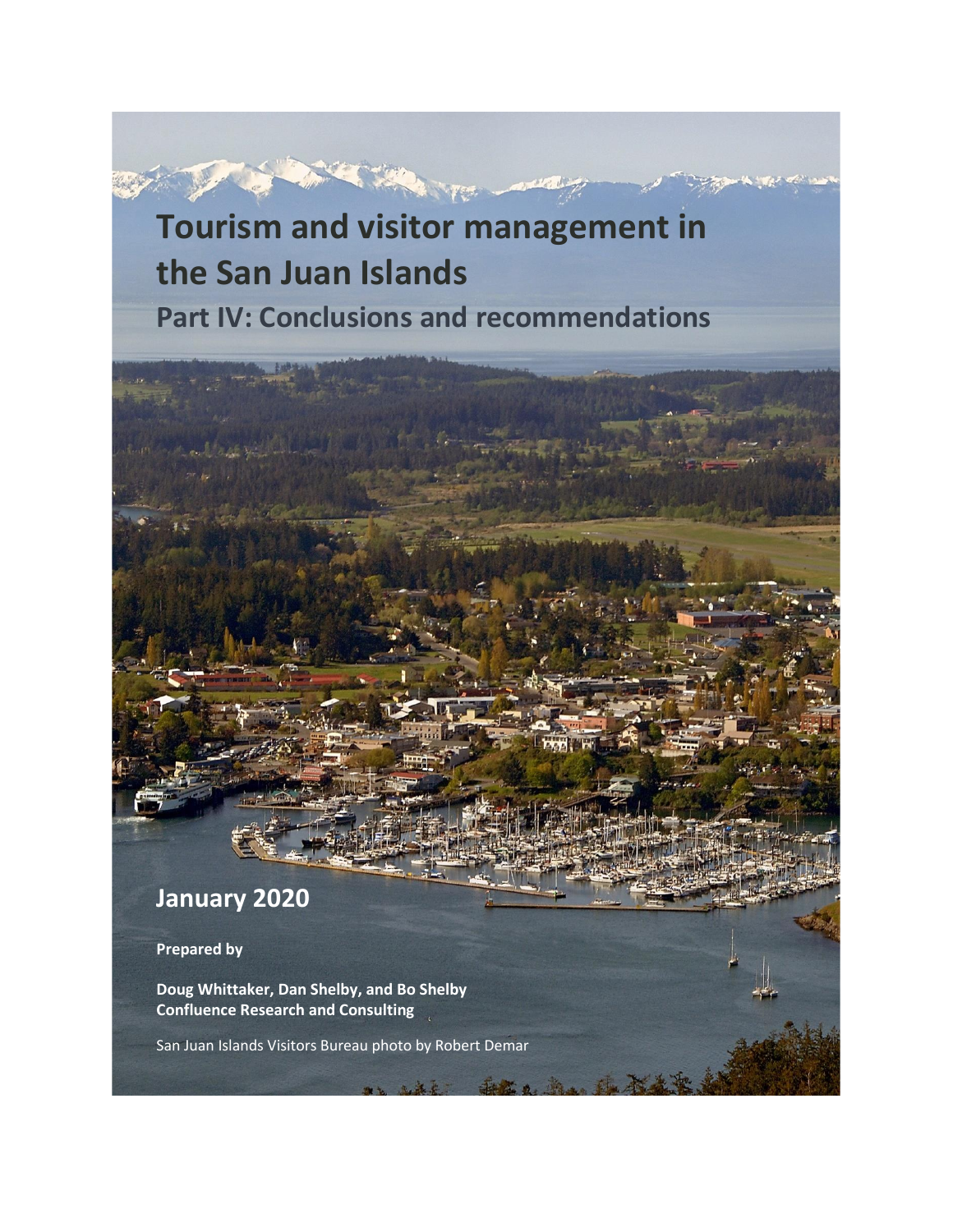# **Tourism and visitor management in the San Juan Islands**

# **Part IV: Conclusions and recommendations**

*Prepared by*

### **Doug Whittaker, Dan Shelby, and Bo Shelby Confluence Research and Consulting**

*for*

**San Juan County Land Bank Parks, Recreation, and Fair Lodging Tax Advisory Committee Marine Program** 

*in cooperation with* 

**Bureau of Land Management Chambers of Commerce for San Juan, Orcas, and Lopez Islands National Park Service San Juan Conservation District San Juan Preservation Trust San Juan Islands Visitors Bureau US Fish and Wildlife Service Washington State Department of Natural Resources Washington State Parks**

**January 2020**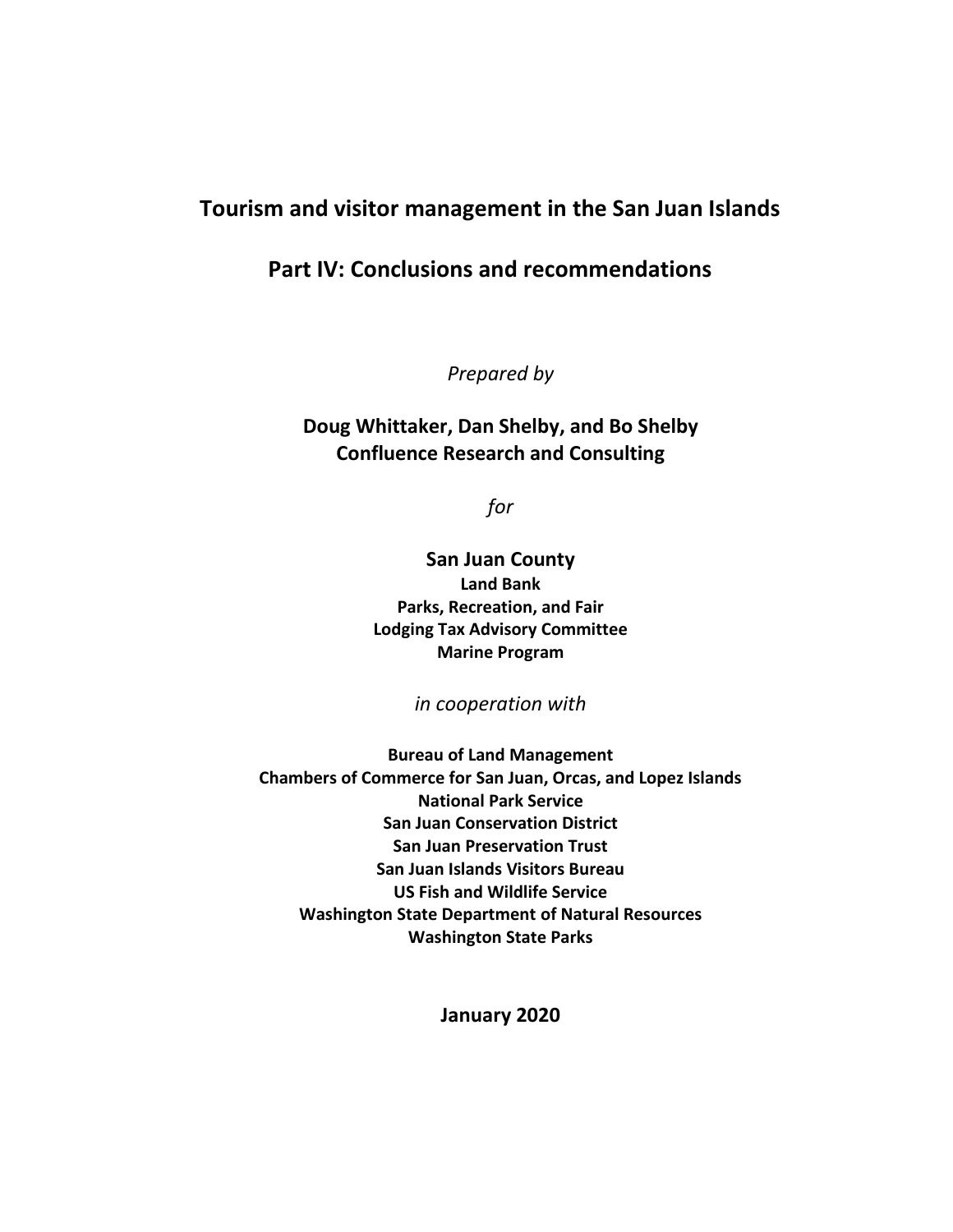# **Table of contents**

| 6. Manage growth by managing the accommodation inventory (especially vacation rentals)?5 |
|------------------------------------------------------------------------------------------|
|                                                                                          |
|                                                                                          |
|                                                                                          |
|                                                                                          |
|                                                                                          |
|                                                                                          |
|                                                                                          |
|                                                                                          |
|                                                                                          |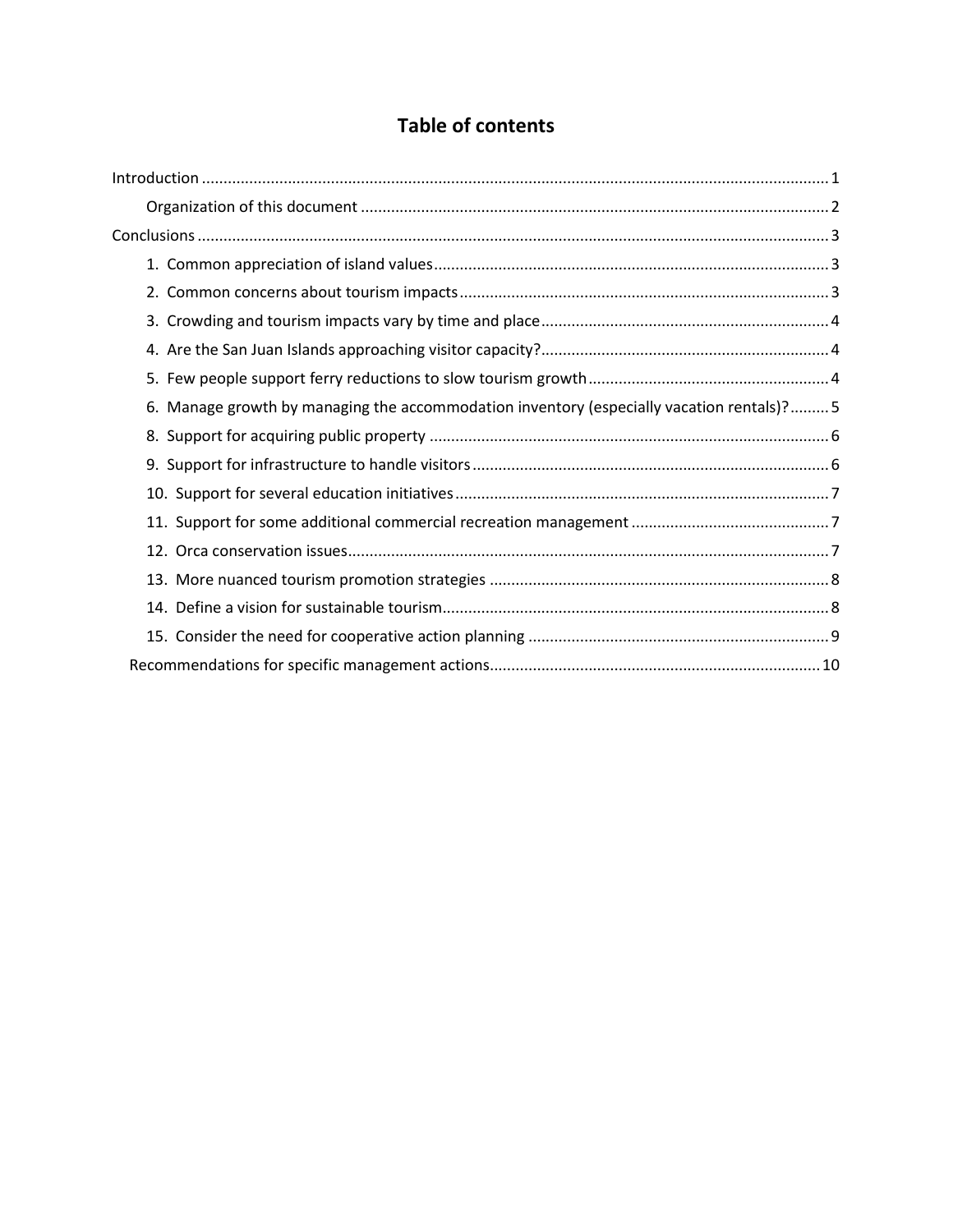# **Introduction**

<span id="page-3-0"></span>The San Juan Islands are a major northwest tourist destination, with increasing use and impacts that threaten resource health, the quality of visitor experiences, and quality of life for residents. Throughout San Juan County, several local, county, state, federal, and non-governmental organizations work with tourism and manage parks, protected areas, or recreation facilities. Collectively, these agencies understand that visitors' experiences occur across agency boundaries, and the impacts of tourism affect residents, visitors, businesses, and resource managers. As a result, *solutions for tourism-related problems require a broad county-wide vision along with coordinated management actions.*

Over the past three years, these agencies have collectively supported or participated in several projects (listed below) to organize background information, assess current conditions, assess stakeholder or user group opinions, and brainstorm possible management actions.

- *Visitor Management Workshop* (October 2016) reviewed existing information, brainstormed and prioritized issues, and considered example management actions.
- *Visitor Management Assessment* (February 2017) summarized the workshop and existing information, including long-term visitation trends, recreation impacts, priority visitor management "hot spots," information gaps, and study options to fill those gaps.
- *2017 San Juan Islands Visitor Study* (published February 2018) had several components.
	- o *Visitation analysis* described patterns and trends of visitation numbers from Washington State Ferries, other passenger ferries, cruise ships, airlines and charters, and private boats.
	- o *Counts and observations*  provided site-specific use information at attraction sites, park units, or along road segments.
	- o *Onsite survey*  one-page survey of people at attraction sites to evaluate crowding and facility conditions and characterize users (visitors and residents).
	- o *Ferry survey* six-page survey of people waiting for ferries to Anacortes (mostly visitors) covering several topics: respondent characteristics, recreation participation, attractions visited, reasons for visiting, evaluations of use densities at beach and marine viewing areas, and support for management actions.
	- o *Accommodation inventory*  estimated the numbers and types of overnight accommodations used by visitors, compared them with visitation estimates.
	- o *2018 public meetings* on all three main islands to present and discuss results from the 2017 studies listed above.
	- o *2018 workshop with Terrestrial Managers Group* to consider results from 2017 studies, reactions from public meetings, and next steps.

In 2019, San Juan County supported additional projects summarized in a four-part report:

- Survey of *residents and businesses* (*separate report, Part I*)
- Survey of *all-island boaters (separate report, Part II)*
- Survey of *remote island boaters (separate report, Part III)*
- *Conclusions and recommendations* (*this report, Part IV*)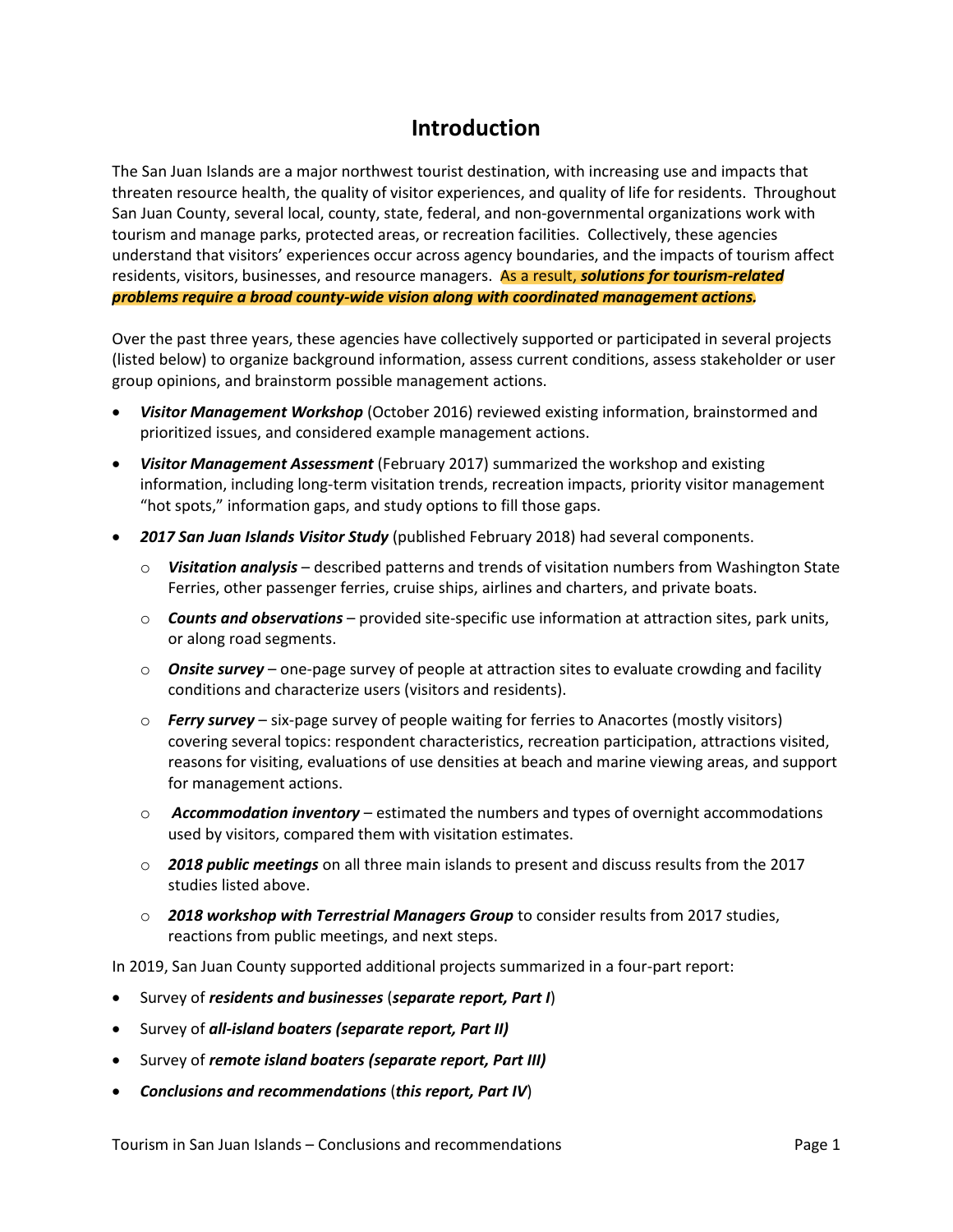The overall goal is to develop information for these important stakeholder groups, *comparable to the information about main island visitors* developed through the 2017 onsite and ferry surveys. The information can then be used by individual agencies or cooperating groups of agencies to develop and implement a vision for sustainable tourism in the San Juan Islands. This "Conclusions and recommendations" document discusses the big picture findings and implications from all the studies and public input.

#### <span id="page-4-0"></span>**Organization of this document**

This report is divided into two general sections.

- *Conclusions* summarize *major findings from the 2019 studies and their implications for management, integrating information from the 2017 studies* when relevant. These are starting points for developing a vision for sustainable tourism.
- *Recommendations* from Confluence build on those conclusions by considering *specific management actions.* Some of these were suggested after the 2017 studies and 2018 public meetings, and some additions follow from the 2019 studies. These are examples of infrastructure, education, regulation, and capacity decisions that we think would garner public support and be successful. However, these ideas have not been thoroughly developed, prioritized, or vetted with the county, state, or federal agencies, nor have they been subjected to public review. We recognize that political, fiscal, or legal issues may need attention before decision-making and implementation. The goal is to provide *a thoughtful brainstorming list* to promote discussion about ways to address the pressing issues of sustainable tourism in the islands.

Public opinion data regarding many issues commonly show tight splits between support and opposition. But the *results reported here often show 60%, 70%, or even 80% support,* often across groups that conventional wisdom might consider divergent in their interests. We hope that San Juan Islanders find ways to *capitalize on this broad support to pursue actions that fit with the shared values* that attract people to live, work, and recreate in this exceptional place. The goal is *management by design* rather than management by default.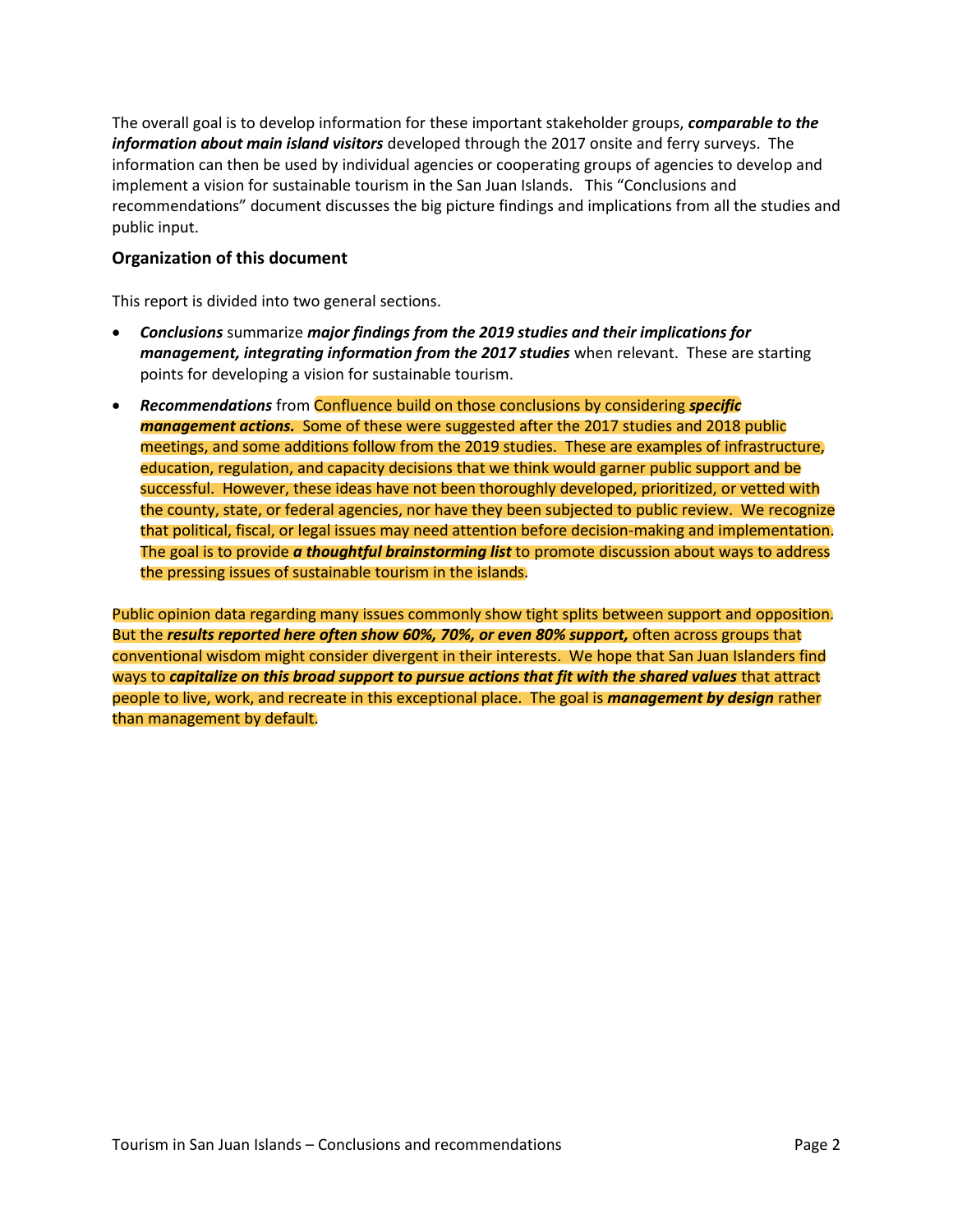# <span id="page-5-1"></span>**Conclusions**

<span id="page-5-0"></span>The general conclusions below summarize consultants' broader views about the 2019 studies (surveys of residents, businesses, boaters, and remote island boaters), and how they add to findings from 2017 (surveys of visitors and several other topics).

#### **1. Common appreciation of island values**

The *reasons for living in the San Juan Islands are widely shared* by residents and businesses, and the *same characteristics attract visitors* to the islands, including those who travel to the islands by ferry or on their own boats. All groups rate natural resources and the recreation opportunities they provide near the top of the list. Community and social characteristics are also important, with residents and visitors rating a relaxed pace of life ahead of a lively village scene. Quality accommodations, restaurants, arts, and shopping are important and probably constitute a baseline for successful tourism or residential communities, but they are not the primary values that attract people to live in or visit the area.

*Differences among the islands are small.* People on all three main islands appreciate the natural scenery, rural setting, relaxed pace of life, and friendly culture. Residents and businesses embrace these values, visitors come to enjoy them, and the contrast between the islands and the higher density, fasterpaced Puget Sound metropolitan areas is more important than differences between San Juan, Orcas, or Lopez (or the boaters that visit remote islands).

Study findings remind everyone to carefully *protect these common values.* As the surrounding region grows, there will probably be persistent pressure to develop and grow tourism in the San Juans. Data show that lower density, natural resource-based tourism is the current San Juan Island tourism niche, and it appears that residents, businesses, and visitors would like to keep it that way.

#### <span id="page-5-2"></span>**2. Common concerns about tourism impacts**

Most residents and businesses understand that *tourism brings economic benefits* and a greater array of amenities than residents could sustain on their own. But both groups recognize that high-use summer *visitation also produces negative impacts.* Traffic congestion and parking shortages in Friday Harbor and Eastsound top the list, but crowding on beaches, in boat harbors, and on trails and rural roads may also affect the bucolic life that most residents value.

Residents and businesses report more crowding than visitors, and they use several coping strategies to avoid crowded conditions. Many appear concerned that ever-increasing tourism will threaten the values that enticed them to live and work in the islands. Businesses and visitors (especially boaters) are slightly more likely than residents to accept the negative trade-offs that come with tourism, but they also recognize that summer peaks are challenging to handle and strain infrastructure. Taken together, results suggest *there is likely to be strong public support for coordinated efforts to reduce tourism impacts.*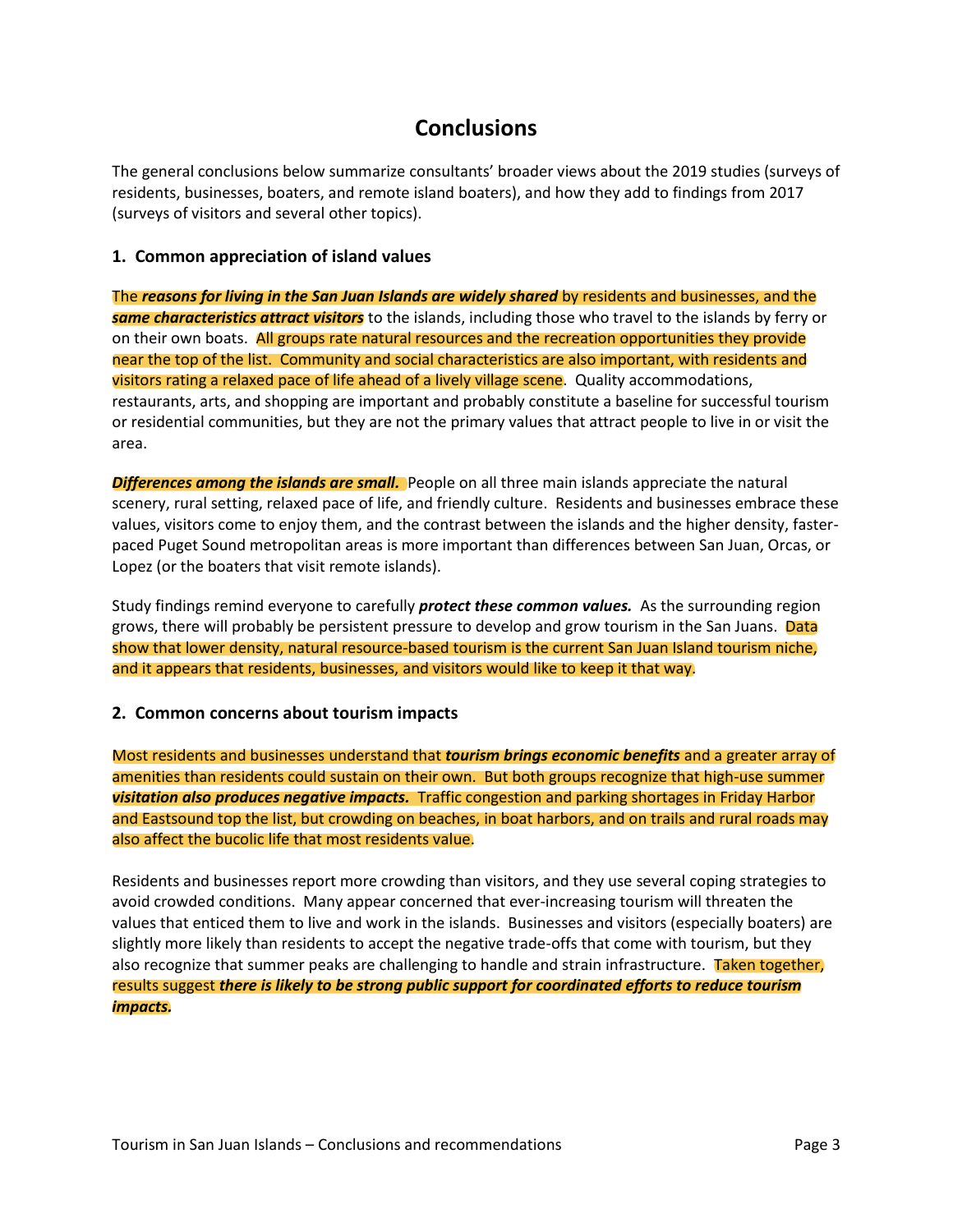#### <span id="page-6-0"></span>**3. Crowding and tourism impacts vary by time and place**

The studies provide information about *times and places with higher crowding and tourism impacts* (see crowding ratings appendix in Part III, as well as evaluations of conditions in the resident/business survey). Data show residents are more sensitive to crowding than businesses and visitors, but all recognize higher impacts such as traffic and parking in Friday Harbor and Eastsound. Popular attractions (e.g., beaches and hiking trails with marine wildlife viewing) and mooring/docks on main and remote islands are also crowded in summer, making them candidates for management attention.

#### <span id="page-6-1"></span>**4. Are the San Juan Islands approaching visitor capacity?**

Very *few residents think the islands "can handle more tourists" (6%),* and 94% report the islands are at capacity (52%) or over capacity (42%) during the peak summer months. Similarly, *few businesses (20%) say the islands can handle more tourists,* and 79% report the islands are at (54%) or over (25%) capacity. Majorities of both groups chose the "at capacity" response (defined in the question as "a good balance between the number of tourists and the ability to handle them"), so most people probably would not advocate for a reduction in tourism. But most would not advocate for an increase either.

Many tourist destinations gauge success from ever-growing visitation numbers, and they commit substantial resources toward tourism promotion. In contrast, many San Juan Island residents and businesses appear to have a more thoughtful perspective about tourism growth. When asked whether they support visitation limits if use continues to increase, 50% of residents said "yes" limits will be needed eventually, and another 35% said "maybe" (85% combined). Even among businesses, 34% said "yes," 41% said "maybe," and only 25% said "never." This suggests *considerable support for planning to develop a sustainable equilibrium* that includes a vibrant tourist economy, high quality visitor experiences, and quality of life for residents.

Researchers have described stages in a tourism life cycle to illustrate how increasing use and development may change a destination (Butler, 1980). Earlier stages of exploration, development, and consolidation often lead to later stages of stagnation and decline. Avoiding these later stages requires recognition that uncontrolled growth can "love a place to death," and making sure that use and development are in balance with infrastructure and the destination's intended types of experiences. The recipe for success is not necessarily more infrastructure to handle higher use (such as ever-growing accommodation or transportation systems), but rather defining quality and managing use and impacts so they do not exceed acceptable levels. The San Juan Islands have an opportunity to *manage use before it substantially detracts* from the quality of visitor experiences or quality of residents' life.

#### <span id="page-6-2"></span>**5. Few people support ferry reductions to slow tourism growth**

The *2017-18 studies analyzed ferry statistics* and concluded that "space is scarce for vehicles on popular WSF sailings…but there is unused space for vehicles on two to three ferries each day, even on the busiest days of the year." In *public meetings,* we stated that available space on ferries could allow considerably more visitation than recent year peaks, a conclusion that sparked lively debate. Some argued that the lack of vehicle space on high-demand ferry sailings slows visitation. But perhaps more importantly, it reduces residents' transportation options.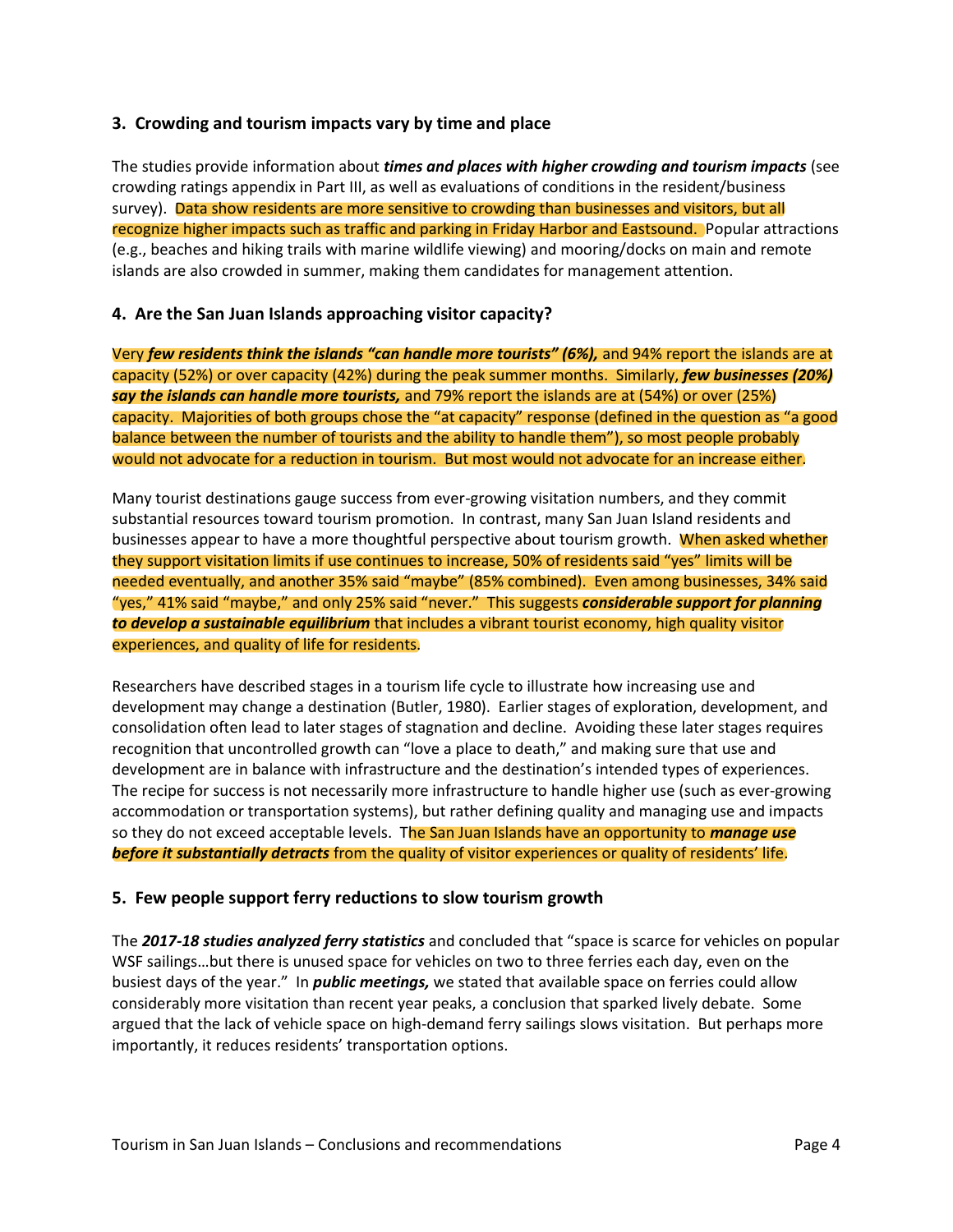Visitors (in 2017) and residents/businesses (in 2019) were asked about their use of the ferry system. Visitors report getting reservations for their first choice date and time more frequently than residents, and residents are more likely to say the reservation system favors visitors than the converse. Perhaps more importantly, *90% of residents and businesses oppose ferry reductions for slowing tourism growth* (the only approach with majority opposition among residents). There is also support for ferry system changes that favor residents.

The clear message is that *residents are highly dependent on ferry transportation as an integral part of their day-to-day lives.* They understand that space is available at off-peak times, but when they need to get somewhere at a particular time, they want a space on the ferry for their vehicle.

#### <span id="page-7-0"></span>**6. Manage growth by managing the accommodation inventory (especially vacation rentals)?**

The 2018 report included information about accommodation supply, and suggested *overnight accommodations tend to drive visitor numbers* because day use is a small proportion of total use. In addition, camping and hotel/inn accommodations have been relatively stable in recent years, while vacation rentals appear to be growing at a greater rate and fueling recent tourism increases. More importantly, vacation rentals have the potential to grow much more (from the large inventory of existing "second homes"), and the resident survey suggests that at least a proportion of those homeowners would consider converting their second homes into vacation rentals.

The surveys suggest that residents, businesses, and at least some visitors recognize that numbers of accommodations have a major influence on tourism impacts, and there appears to be *greater interest in limiting VRs than hotels or other accommodation* to control tourism growth. General antipathy toward VRs may be related to 1) impacts on real estate markets and affordable housing; 2) perceived noncompliance among VRs regarding registration and/or lodging tax; and 3) concern about how VRs impact neighborhoods and community livability. These issues are complex, but there is more political support for controlling VRs than managing other types of visitor accommodations.

The County has adopted new VR permitting regulations, and this new system is likely to increase VR lodging tax compliance and provide more information about the number and types of VRs in the islands. Taken with existing accommodation information in the 2018 report, the County will have the ability to accurately count and monitor the overnight capacity of the three main islands. While there is additional work needed to assemble, analyze, and then integrate that information with ongoing tourism management decisions, the system is a starting point for identifying *how many vacation rentals is too many.* The new regulations do not limit the number of VRs, but that might be a possibility if limiting tourism growth is a goal. It may be useful to *identify non-binding but explicit accommodation ceilings* for all overnight visitors on each island (including all sectors such as VRs, hotels/resorts, campgrounds, and visiting boaters). While VRs may be an easy target for accommodation limits, impacts on the ground are caused by numbers of overnight visitors regardless of where they stay.

#### **7. Consider establishing use metrics so everyone can become calibrated to impacts**

We recognize the challenges of identifying ceilings, even if they accommodate growth or get expressed as a percentage increase over existing levels rather than an absolute number. But having the conversation helps communities clarify the existing situation, encourages agencies to monitor changes over time, and helps residents, businesses, and visitors *become calibrated to the way visitor numbers affect conditions* on the islands. *People commonly pay attention to monitoring metrics for other*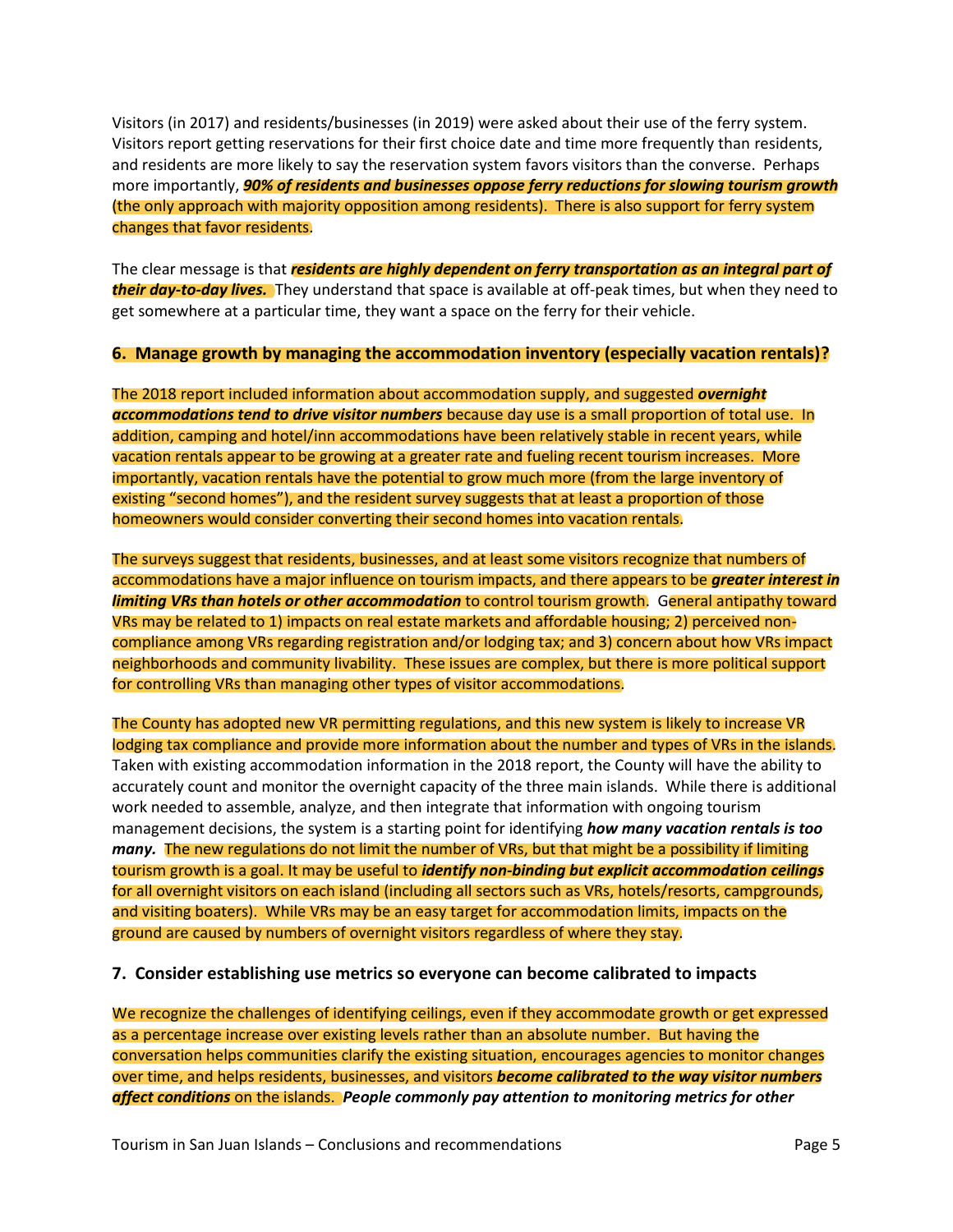*issues;* examples include rainfall and reservoir conditions, tides and boating conditions, wave heights and surfing conditions, or snowfall and ski conditions.

Surveys indicate that San Juan Islands residents, businesses, and visitors are interested in these issues, but do not have readily available metrics to assess them. These reports provide examples of simple indicators of use such as vehicles arriving by ferry, numbers of vacation rentals, or visiting boaters in harbors. *The first step is to clarify indicators, then begin recording and reporting them, so people can begin associating use levels with conditions.* 

#### <span id="page-8-0"></span>**8. Support for acquiring public property**

Compared to other counties in Washington, *San Juan County has a scarcity of public lands* (16% vs. 57% percent statewide). This includes San Juan Island National Historical Park (2,000 acres), Moran State Park (5,000 acres), scattered county parks, and recent acquisitions by Land Bank and other land trusts. This scarcity concentrates use and impacts, creates management challenges, and may limit the quality or amount of tourism that relies on this resource base.

Surveys indicate residents, businesses, and visitors recognize the scarcity of public lands, and 61% (residents) to 90% (visitors) support acquiring more. There is slightly more support for acquiring beaches and shorelands than mountain and forested areas.

#### <span id="page-8-1"></span>**9. Support for infrastructure to handle visitors**

There is a *complex interaction among visitor numbers, infrastructure to handle them, and the quality of conditions.* If visitation continues to grow, the islands will need increased infrastructure to maintain high quality conditions. Businesses tend to support increased infrastructure as a general approach, while residents and visitors are more divided.

*For specific infrastructure actions, support is often strong* from all three groups. Topping the list are separating bikes from vehicle traffic, subsidized alternative transportation for visitors, increased parking, and traffic management in villages during ferry rushes. The surveys suggest broad-based support for such projects, although challenges include costs, environmental review, and (for bicycle paths or lanes) design and space issues given narrow rights-of-way along the most popular routes.

When considering projects, it is important to recognize the conundrum that improved infrastructure may also attract additional use ("build it and they will come"), so *capacity remains an important part of the discussion.* We think it makes sense to develop infrastructure in balance with an intentional capacity, and then adopt explicit policies that limit visitation to capacity and keep infrastructure up to standards. This is the stated goal of federal agency visitor use management programs.

Capacities are challenging, but the alternative is growth at the whim of outside forces, often with lagging infrastructure that provides low quality. Academics who study tourism life cycles describe many cases of decline when destinations fail to define what they are trying to provide, or fail to limit use in balance with their infrastructure.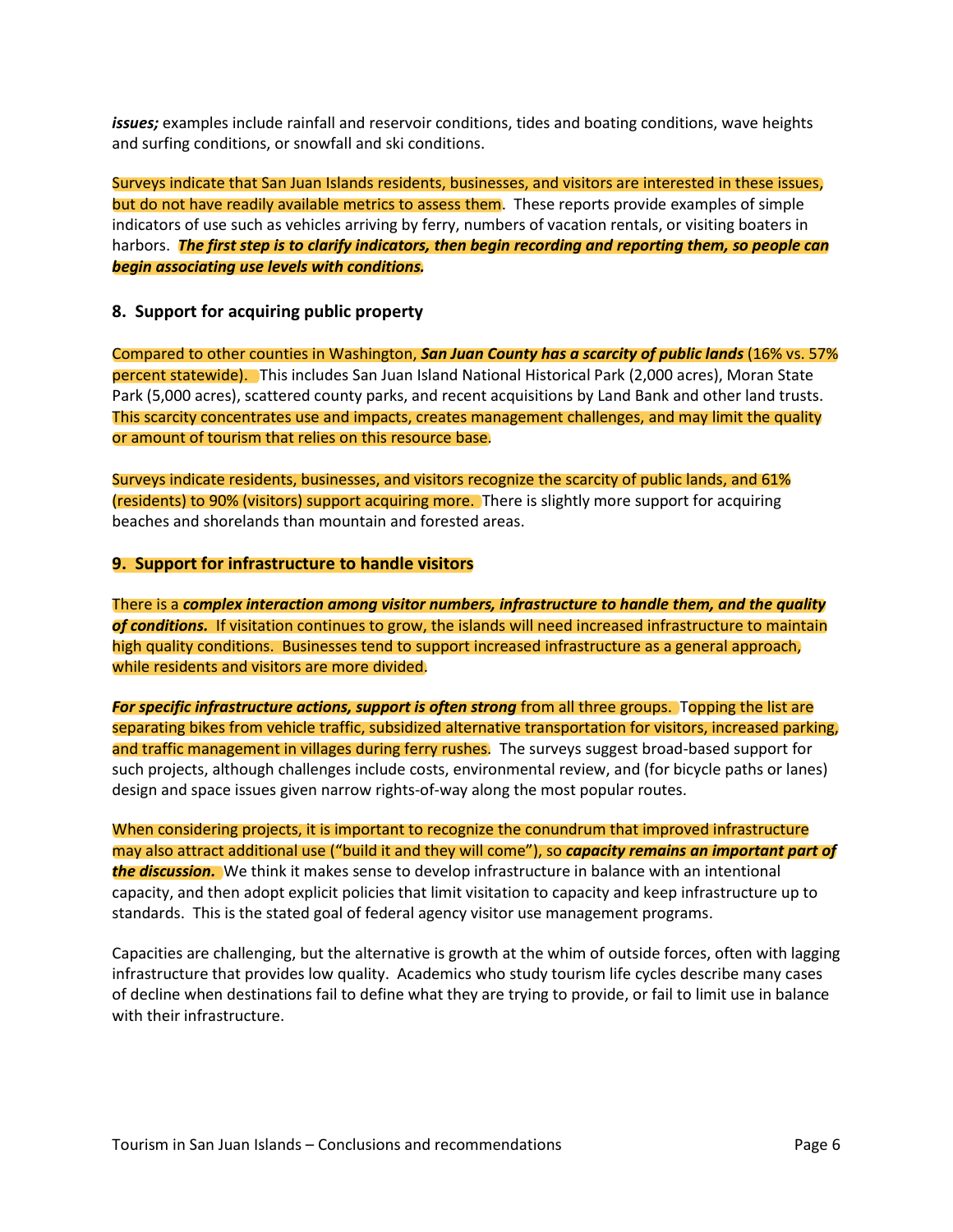#### <span id="page-9-0"></span>**10. Support for several education initiatives**

*Businesses and residents support education as a general approach* to re-distribute visitors from the peak to off-peak season, as well as specific education actions designed to accomplish this. For example, if visitors can be persuaded to shift to the off-season or leave their vehicles behind, impacts such as crowding, congestion, and parking shortages may be reduced. There is also support for etiquette education related to dog-walking, biking, or distributions and uses of boats.

*Education is generally a cognitive fix where success is uncertain* because it requires changing attitudes and behavior. Education is more successful when it encourages existing norms that are related to specific behaviors. Educational efforts in tourism and resource-based recreation have sometimes reduced littering, improved human waste disposal, reduced trail cutting, minimized wildlife impacts, and reduced riverbank erosion or site disturbance. But such initiatives often need to be combined with other structural fixes to be effective. For example, a "leave your car behind" program will work better in tandem with a viable transit system (a structural fix), and improved parking information to distribute vehicles will work better if that information includes real-time reports of available space in parking lots (a technological fix).

#### <span id="page-9-1"></span>**11. Support for additional commercial recreation management**

Although survey questions were broadly worded, *residents and businesses support increased management of commercial recreation activities,* particularly on-water whale-watching and bicycling tours. The whale-watching finding may follow from publicity about decline of the Southern Resident orca population (discussed in the following item). Survey results suggest broad public support for sustainable conservation of the wildlife and other natural resources that residents and visitors enjoy.

The San Juan Islands have received considerable attention as a cycling mecca, despite very few dedicated cycling paths or lanes. The reputation relies in part on the islands' natural scenery, topography, and relaxed pace, and presumes low vehicle densities on narrow county roads. With increased numbers of cyclists (particularly in large groups), popular biking roads can become congested and problematic for traffic.

Increased management of commercial tours could include timing, riding etiquette, or alternative routes. Support for this is consistent with support for bike lanes/paths (an infrastructure solution) and education about bicycling etiquette. Cycling advocates have developed infrastructure and education recommendations for the three main islands, but agency action may be needed to implement them.

There was more support than opposition for improved management of commercial kayaking. Kayak tours are probably fewer in number, more concentrated in a few locations, and their impacts are less visible to the average resident or business. Some respondents may recognize there are already some timing/limit regulations to prevent congestion at County facilities.

#### <span id="page-9-2"></span>**12. Orca conservation issues**

Although the 2017 visitor studies and 2018-19 remote island boater survey did not consider Southern Resident orca conservation issues, the 2019 resident/business and 2019 all-island boater surveys addressed some aspects of this complex topic. Findings suggest *considerable interest in whale*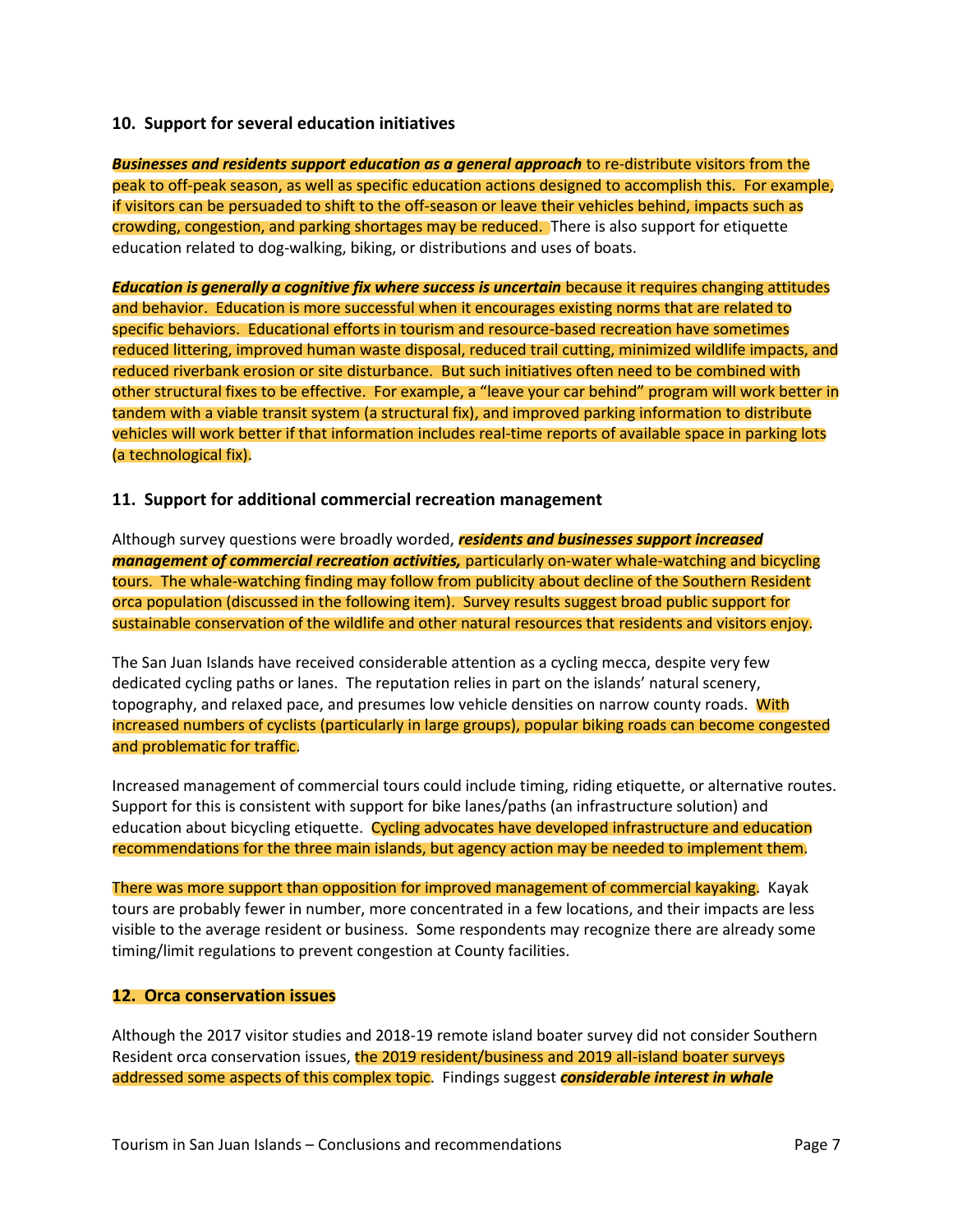*conservation issues, general agreement with whale conservation goals, and willingness to support "collective action" regulations and education* that would address concerns.

*It is challenging to translate broad support for conservation into specific support for actions* that might change individual boater or commercial tourism behaviors. The fleets include commercial and recreational fishing and whale watching boats, and regulations cut across County, State, federal, tribal, and international jurisdictions. And regulations will affect different user groups in different ways.

The Governor's Southern Resident Orca Whale Recovery Task Force has initiated several recommendations, some of which the state legislature has implemented through bills. The Department of Ecology and associated federal and county agencies have embraced other policy recommendations, and they are considering additional regulation or education actions. Data reported in the present studies suggest *continued public support for these programs.* 

#### <span id="page-10-0"></span>**13. More nuanced tourism promotion strategies**

A majority of *residents want less tourism promotion,* and this is consistent with their concerns about impacts and growth. A majority of *businesses see a place for additional promotion.* The *surveys provide information about specific targets for promotion,* **which can help develop more nuanced** promotion strategies.

Residents and businesses generally recognize peak season impacts. As a result, both groups show the *most support for promotion targeting off-season rather than summer season visitation,* and there is little enthusiasm for package/tour or business/convention promotions. However, there is plurality resident support for targeting some specific segments (e.g., farm holiday, education, food, and arts focused tourists), more so among businesses. These groups may be considered small niche markets, whose visits in the off-season could perhaps create promotion targets that residents and businesses both support.

Finally, tourism promotion strategies can recognize distinctions among islands. Lopez has requested less tourism promotion in the past, but perhaps made exceptions for cycling-based tourism. San Juan Island appears more open to tourism promotion, while Orcas appears to seek a middle ground.

#### <span id="page-10-1"></span>**14. Define a vision for sustainable tourism?**

Every tourism destination wants visitors who stay longer and spend more, but minimize their effects on natural and cultural resources or residents' quality of life. This often creates an uneasy tension between the push for economic growth and the desire to protect and conserve resources or experiences. Data show some of that tension in the San Juans, but *there is far more common ground here than in most places*, *and there are real opportunities to capitalize on it.*

Vision statements are sometimes filled with comfort terms that lack substantive meaning. But *a "vision for sustainable tourism" can be developed from the common values* illustrated in these studies. Those values can then be *defined by tangible desired conditions, standards that define high quality, and actions that will be taken* to ensure standards are met (all of which can be transparent for decisionmakers, stakeholders, and the public). Specific steps in this process include: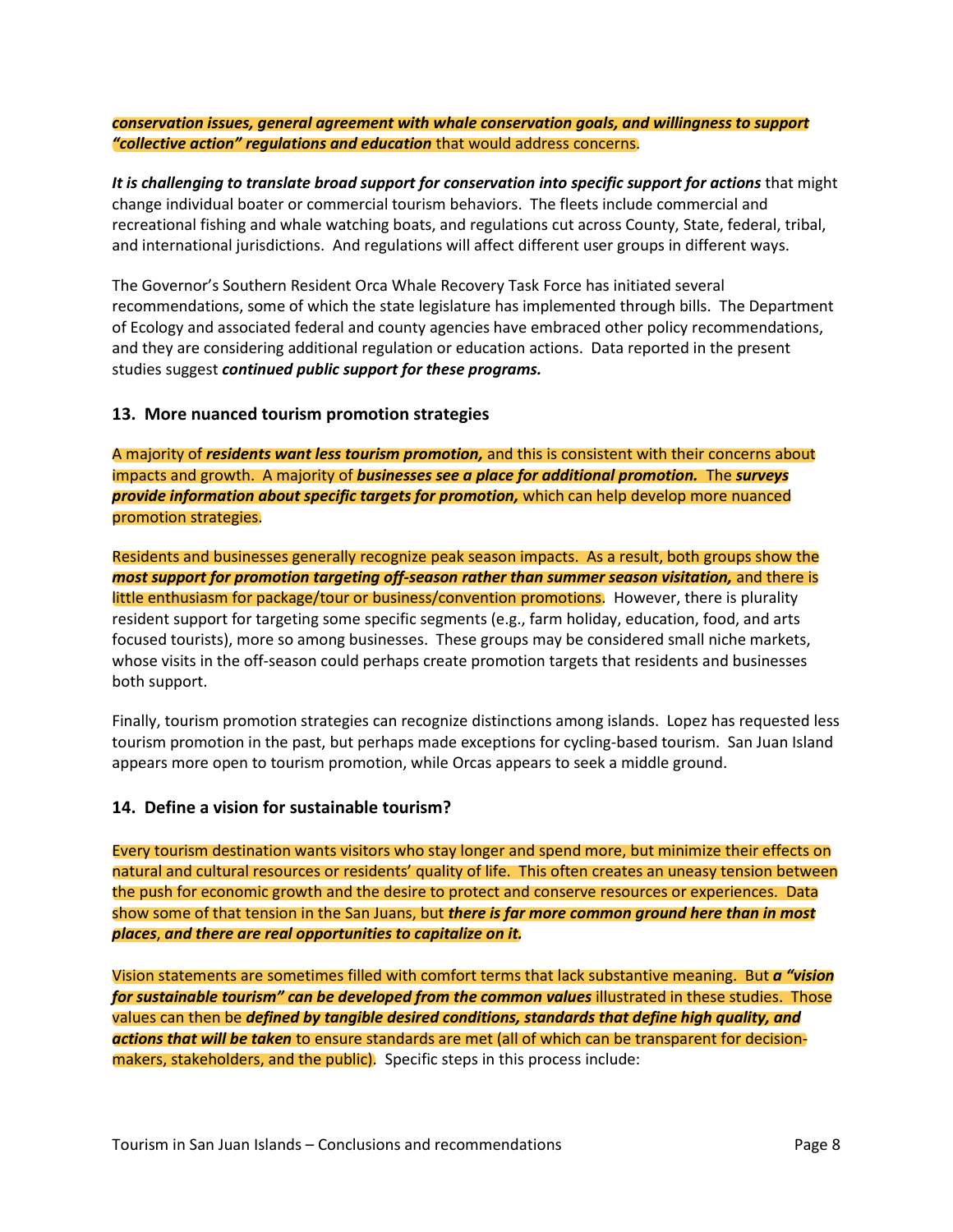- Identify the special values that attract residents, businesses, and visitors to the islands.
- Connect sustainability goals and objectives to those values.
- Establish indicators and standards that define acceptable levels of impact.
- Develop monitoring strategies to assess whether impacts threaten to exceed standards.
- Consider specific management actions to address impacts that exceed standards.

*San Juan County* is developing a *Tourism Master Plan* to consider Visitor Bureau goals, promotion strategies, and education or other programs that influence the kinds and amounts of tourism drawn to the islands. *This could provide a process for developing a vision for sustainable tourism as described above.* But it needs to go beyond a promotion plan or a description of visitor bureau staffing and actions; those are important, but only a part of the broader tourism decisions that are needed. The plan should probably include kinds of recreation opportunities to be provided, important targets such as accommodation numbers, and consideration of differences by island.

#### <span id="page-11-0"></span>**15. Consider the need for cooperative action planning**

Even with a vision for sustainable tourism, there will be an *ongoing need to coordinate agency and stakeholder actions to serve that vision* within the context of individual agency responsibilities. This kind of cooperative planning is already occurring through the TMG, but there are opportunities to include more agencies, County council members, and other stakeholders. *We have seen this kind of action-oriented model energize agencies, stakeholders, and the public* in river and trail planning.

We suggest developing a non-binding, multi-agency cooperative action strategy that would outline the (approximately) "*top forty" management actions as a County-wide to-do list.* As discussed in previous workshop documents and studies, this process could:

- Review results from the 2017-2019 studies and related visitor management information;
- Identify highest priority issues;
- Brainstorm specific management actions that will address issues;
- Prioritize a list of implementable actions;
- Consider agency jurisdictions and responsibilities;
- Roughly estimate costs and funding options;
- Consider whether environmental review is needed; and
- Roughly assess stakeholder/public support.

The cooperative nature of the process looks beyond individual agency responsibilities to serve the broader needs of the islands, developing actions that share resources, cross jurisdictions, and avoid redundancy. The non-binding nature helps agencies be responsive, nimble, and efficient by reducing the level of bureaucratic effort. By focusing on the "best ideas" rather than their challenges, this approach produces projects that attract agency, stakeholder, and public support. That support in turn helps agencies address inevitable funding, environmental, or administrative challenges.

We think such a cooperative action strategy may be best if it stems from the Tourism Master Plan or a vision for sustainable tourism. But there is *potential for considerable synergy* if they are integrated or at least developed in concert. Comprehensive planning offers a way for those who live and work in the San Juans to define the kind of place they want the Islands to be.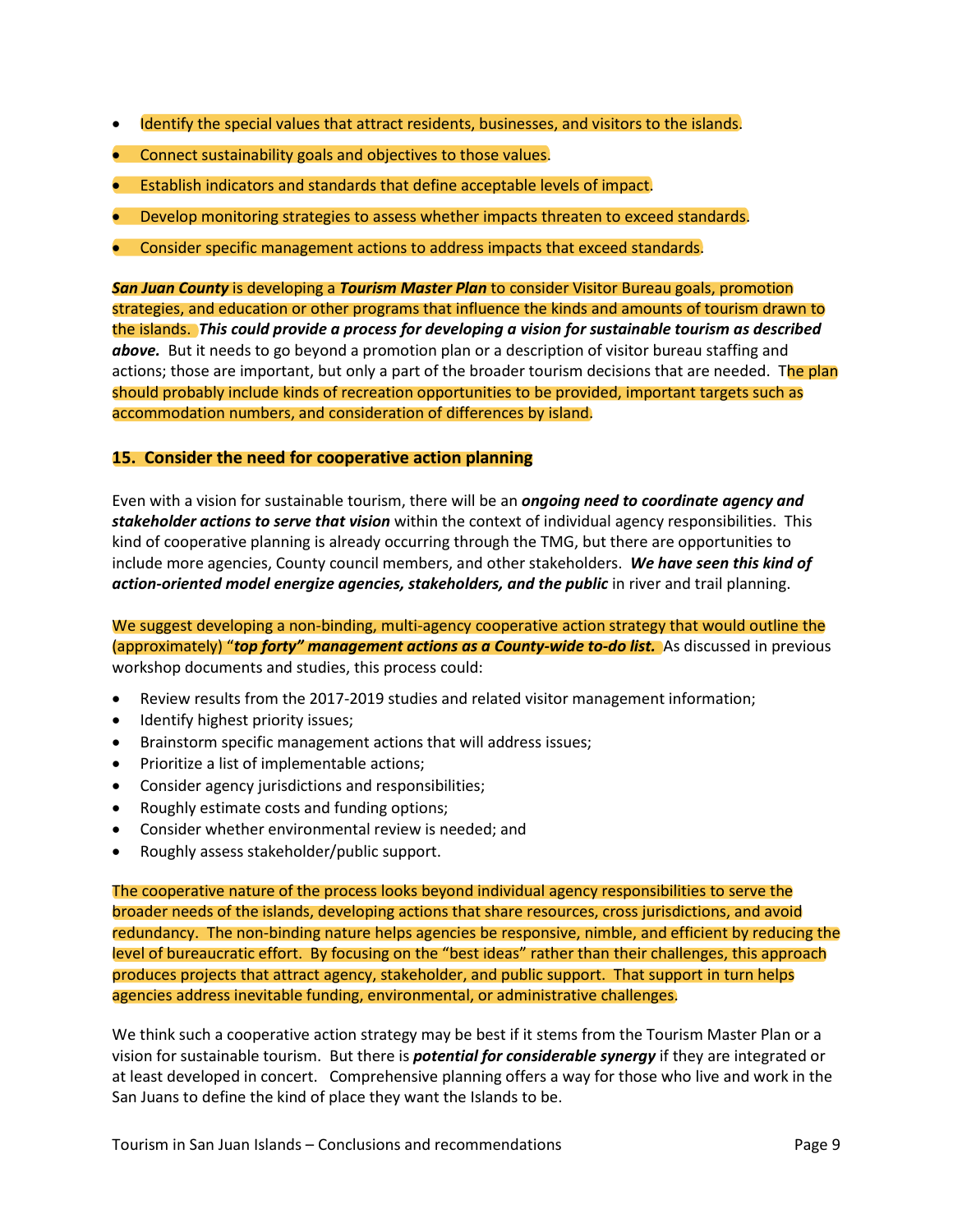### <span id="page-12-0"></span>**Recommendations for specific management actions**

The 2018 report included a list of brainstormed management actions. They are included in Tables 1 to 5 below, with additions from more recent work. Collectively they address issues described in the 2017- 2019 studies, and are likely to have strong resident, business, and visitor support.

|                         | <b>Action</b>                                      | <b>Short description</b>                                                                                                                                      |
|-------------------------|----------------------------------------------------|---------------------------------------------------------------------------------------------------------------------------------------------------------------|
| $\mathbf{1}$            | Friday Harbor welcome<br>center and parking        | Multi-agency visitor center with parking for new ferry arrivals --<br>well-signed, close parking with duration limits to clear lot for next<br>ferry arrival. |
| $\mathbf{2}$            | Friday Harbor ferry rush<br>congestion management  | Additional road and sign improvements to reduce friction during<br>episodic but regular ferry rushes; could include in-person traffic<br>direction.           |
| $\overline{\mathbf{3}}$ | <b>Expand San Juan Island</b><br>transit system    | Organize and subsidize existing transit company schedules to<br>encourage more visitors to leave vehicles on the mainland.                                    |
| 4                       | Lime Kiln congestion and<br>parking redistribution | Real-time park occupancy information and improved parking<br>organization to relieve episodic crowding during "whale rushes."                                 |
| 5                       | <b>Westside Preserve to</b><br>Lime Kiln trail     | Develop existing but informal trails to provide 1.5 mile hiking /<br>picnicking / marine viewing opportunity.                                                 |
| 6                       | Friday Harbor to Westside<br>Preserve bicycle path | Cycling lanes and separated bicycle path on the steeper inclines<br>on this popular route to reduce bike-vehicle conflicts.                                   |
| $\overline{\mathbf{z}}$ | Friday Harbor to American<br>Camp bicycle path     | Bike lanes or separated bicycle path along narrow roads from<br>town to American Camp.                                                                        |
| 8                       | Cattle Point to American<br>Camp multi-use trail   | A 3.5 mile multi-use path from American Camp to South Beach &<br>Cattle Point; crushed rock surface to reduce speeds and hiker-<br>biker conflicts.           |
| 9                       | Zylstra Lake to False Bay<br>multi-use trail       | Multi-use trail from a parking area to lake and False Bay with<br>appropriate trail design (e.g., crushed rock surfacing to reduce<br>speeds and conflicts).  |
|                         | Young's Hill - Mitchell Hill                       | Integrated management of existing connected trails; improve                                                                                                   |

signage, trailhead parking expansion, transit stops, and publicity.

#### **Table 1. Recommendations for San Juan Island.**

**10** – Roche Harbor trail

system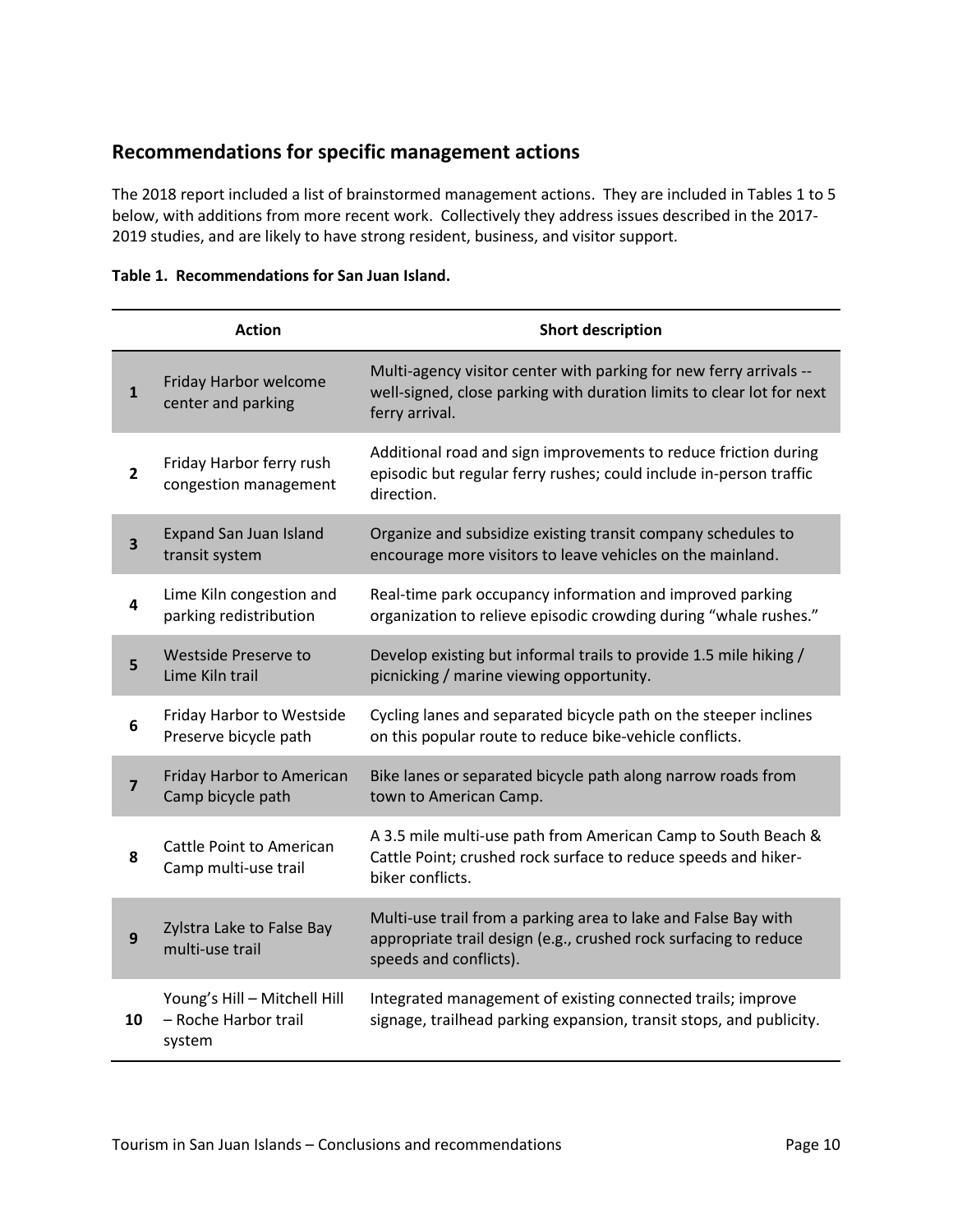| 11 | <b>County Park commercial</b><br>kayak management | Informal scheduling to reduce parking, ramp, and beach<br>congestion; formal scheduling or limits are options if use levels<br>continue to increase. |
|----|---------------------------------------------------|------------------------------------------------------------------------------------------------------------------------------------------------------|
| 12 | English Camp kayak launch<br>development          | Develop a second west side kayak launching area for commercial<br>and private use to relieve congestion at County Park.                              |
| 13 | Roche and Friday Harbor<br>boat counts.           | Develop and publicize counts of overnight visiting boats as<br>indicators of an important accommodation sector.                                      |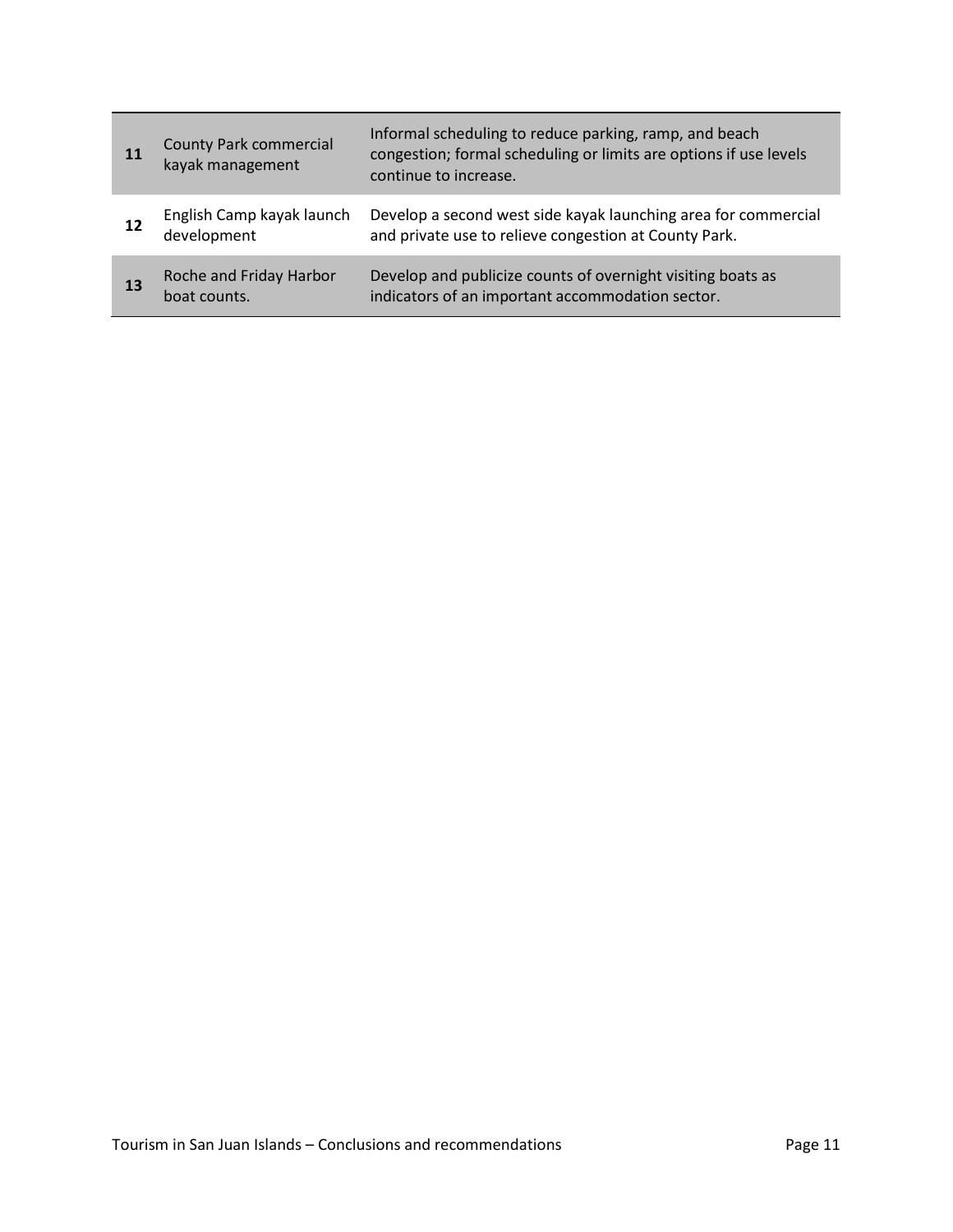#### **Table 2. Recommendations for Orcas Island.**

|                | <b>Action</b>                                                   | <b>Short description</b>                                                                                                                                                                                  |
|----------------|-----------------------------------------------------------------|-----------------------------------------------------------------------------------------------------------------------------------------------------------------------------------------------------------|
| $\mathbf{1}$   | Eastsound welcome<br>parking lot                                | Welcome parking area for new ferry arrivals - well-signed, close<br>parking with duration limits to clear lot for next ferry arrival.                                                                     |
| $\overline{2}$ | Reduce ferry rush traffic<br>congestion in Eastsound            | Additional road and sign improvements to reduce friction during<br>episodic but regular ferry rushes; could include in-person traffic<br>direction at the three-way stop at Main Street/North Beach Road. |
| 3              | Bicycle trail from ferry<br>landing to Eastsound                | Connect bicycle lanes/route from Ferry Landing via Crow Valley<br>roads to Eastsound. Appropriate design (e.g., crushed rock<br>surface) on the separated path segments can minimize impacts              |
| 4              | <b>Mount Constitution</b><br>parking & information              | Increase/organize parking and develop real-time parking<br>occupancy system at summit road entrance to deter vehicles when<br>parking is full.                                                            |
| 5              | <b>Mount Constitution</b><br>vehicle-free periods               | Scheduled hour-long "no vehicle periods" a few days/week could<br>produce higher quality cycling opportunities and reduce cyclists at<br>other times.                                                     |
| 6              | Cascade Lake - Mount<br>Constitution shuttle                    | Subsidized shuttle to link camping areas, the day use area,<br>Eastsound, or another "overflow" parking to alleviate Cascade Lake<br>and Mount Constitution congestion on high use days.                  |
| 7              | Mountain Lake parking<br>improvements                           | Improved routing, signage, and real-time parking information to<br>discourage vehicles from proceeding when parking is full.                                                                              |
| 8              | Develop parking and<br>trails at Point Lawrence                 | Develop trailhead, parking, and trail system to distribute Orcas<br>recreation use from other over-crowded areas.                                                                                         |
| 9              | <b>Obstruction Pass State</b><br>Park parking                   | Organize parking to accommodate more vehicles at this<br>increasingly popular park.                                                                                                                       |
| 10             | Deer Harbor to<br><b>Turtleback Preserve</b><br>multi-use trail | Road improvements provide an opportunity to develop a multi-use<br>trail connecting the village with a major hiking trailhead.                                                                            |
| 11             | Informal improved Camp<br>Orkila use distributions              | Improve communication between camp and agencies to better<br>distribute large scout groups at several island attractions.                                                                                 |
| 12             | Deer Harbor boat counts                                         | Develop and publicize counts of overnight visiting boats as<br>indicators of an important accommodation sector.                                                                                           |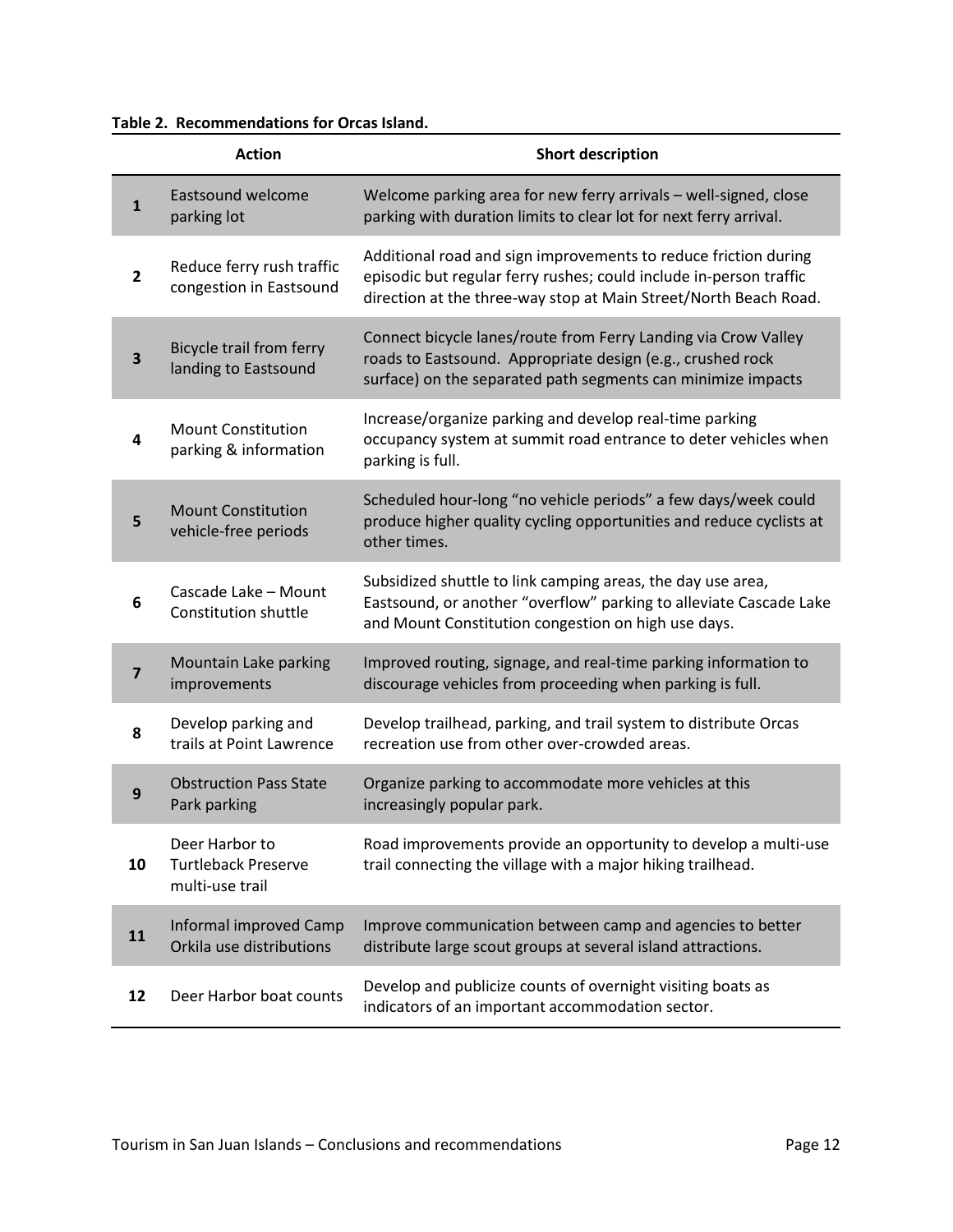**Table 3. Recommendations for Lopez Island.** 

|                | <b>Action</b>                                                     | <b>Short description</b>                                                                                                                                                                                                                                                          |
|----------------|-------------------------------------------------------------------|-----------------------------------------------------------------------------------------------------------------------------------------------------------------------------------------------------------------------------------------------------------------------------------|
| $\mathbf{1}$   | Ferry Landing trails and<br>picnic site improvements              | Develop sustainable primary and spur trails to picnic sites near<br>Ferry Landing to replace the spider-web of user-created trails and<br>impacted sites on 2-acre DOT land and adjacent 26-acre Upright<br>Head Preserve.                                                        |
| 2              | Ferry Landing to Odlin<br>Park to Lopez Village bike<br>path      | 3.5 mile dedicated bike lane or separated bike path to improve<br>safety and reduce congestion of this commonly-cycled road<br>segment.                                                                                                                                           |
| 3              | Center Road bicycle path                                          | Separated bicycle path or roadside bike lanes along this primary<br>artery connecting Lopez Village to schools and southern<br>attractions to reduce bicycle-vehicle conflicts, improve safety,<br>increase bicycle commuting, and offer visiting cyclists more route<br>options. |
| 4              | Separated bicycle paths<br>on selected hills and<br>sharp corners | Short segments of separated bicycle paths on steeper grades or at<br>sharp corners with poor sightlines could make the low-medium<br>density roads on Lopez much safer, reduce congestion, and<br>enhance cycling experiences.                                                    |
| 5              | Shark Reef loop trail and<br>trail improvements                   | Create a loop hiking opportunity to this popular attraction; would<br>concentrate use on sustainable, well-designed trails that access<br>pocket beaches and picnic/viewing sites that can handle daily use.                                                                      |
| 6              | Watmough Bay and<br>Point Colville parking<br>improvements        | Improvements at two small lots that access these attractions; this<br>action would organize parking to accommodate more vehicles at<br>both locations, and offer better turn-around options when<br>parking is full.                                                              |
| $\overline{ }$ | Agate Park road<br>realignment and parking<br>improvements        | Complete County plans to realign a segment of Mackaye Harbor<br>Road from its shore-side location to the back of the park, develop<br>parking, and separate vehicles from shore land use areas.                                                                                   |
| 8              | Fisherman's Bay and<br>Spencer Spit boat counts                   | Develop and publicize counts of overnight visiting boats as<br>indicators of an important accommodation sector.                                                                                                                                                                   |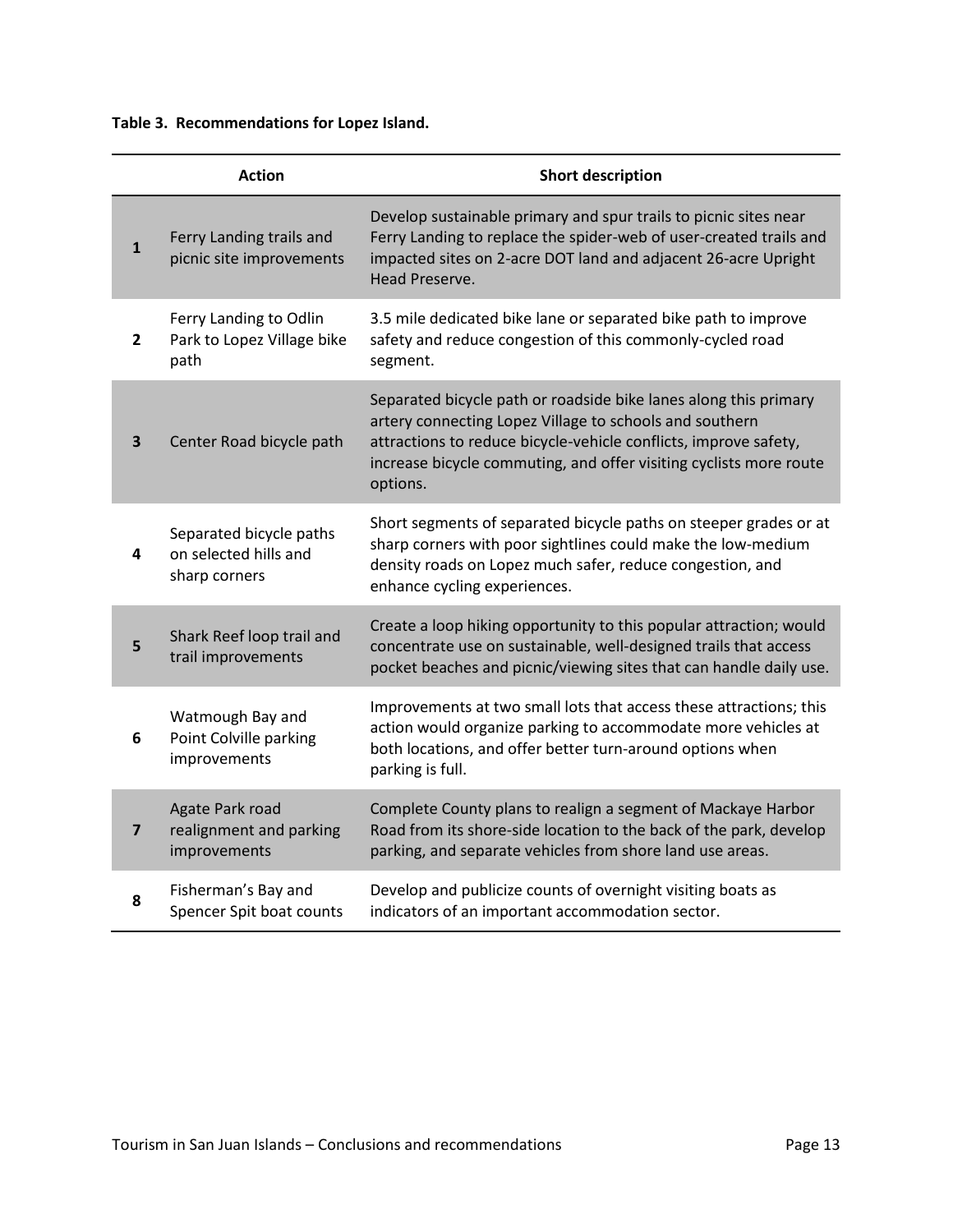**Table 4. Remote Island recommendations.** 

|   | <b>Action</b>                                                                                   | <b>Short description</b>                                                                                                                                                                                                   |
|---|-------------------------------------------------------------------------------------------------|----------------------------------------------------------------------------------------------------------------------------------------------------------------------------------------------------------------------------|
|   | Additional linear moorings<br>on Sucia and Stuart<br>Islands.                                   | Address mooring shortages and crowding problems on popular<br>remote islands.                                                                                                                                              |
| 2 | Reporting system for<br>numbers of moored,<br>docked, and anchored<br>boats on popular islands. | Boaters prefer first-come/first served system, but have poor use<br>information before they arrive. Options include web-cams, daily<br>staff/volunteer counts, or visitor registration (voluntary or<br>mandatory).        |
| 3 | Recreation opportunity<br>classifications for remote<br>islands.                                | Remote island surveys show differences in use levels and types<br>of recreation opportunities for different islands or harbors.<br>Clarifying agency goals and specifying target capacities would<br>help visitors choose. |